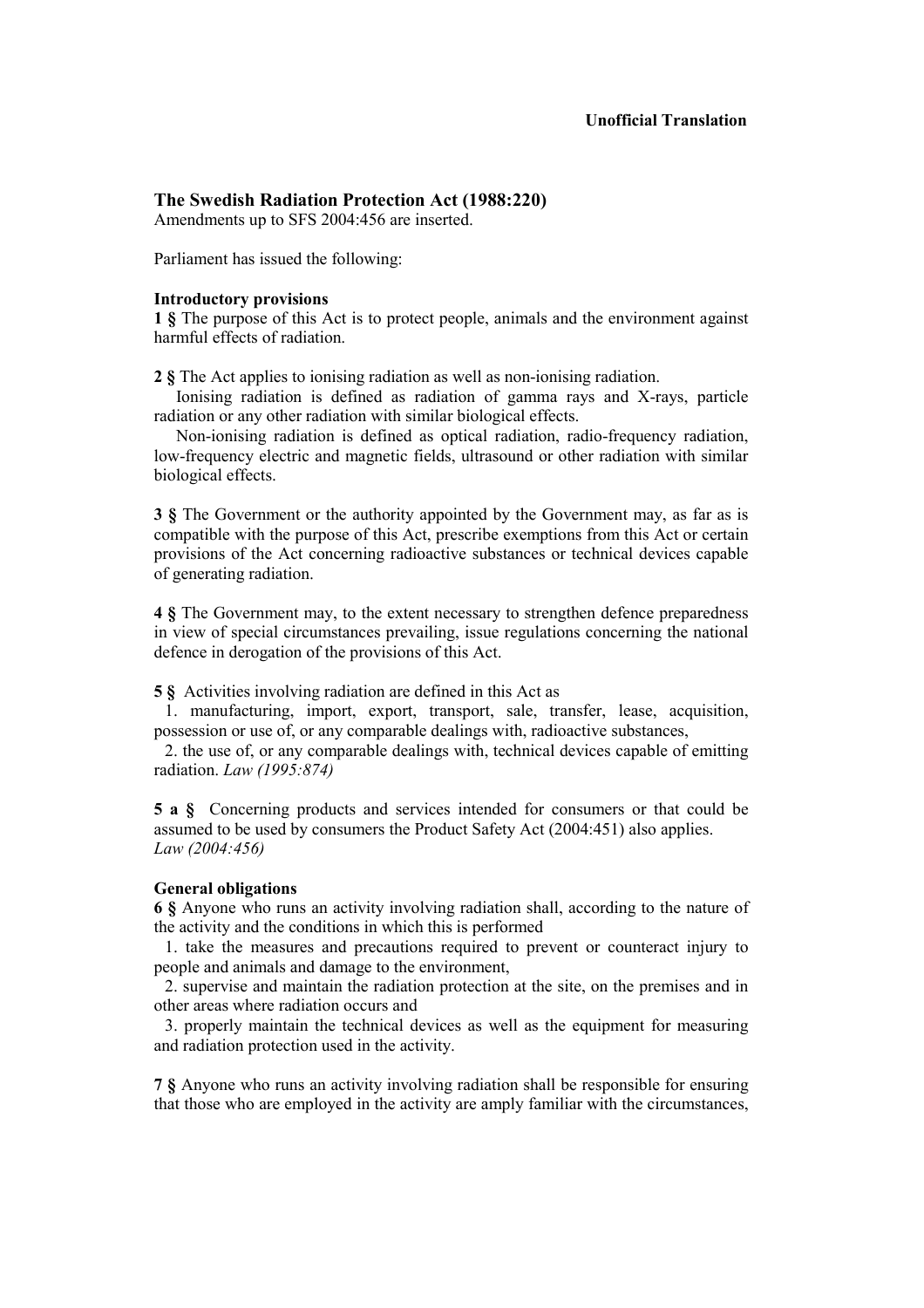conditions and regulations relating to the activity, and are informed of the risks that may be associated with the activity. Persons who run such an activity shall ensure that those who are employed in the activity have the requisite training and know what measures must be taken to ensure that the radiation protection work functions in a satisfactory manner.

**7 a §** The obligations according to Sections 6 and 7 in this act shall also be applicable to any employer who engage workers in a site where practice with radiation is performed. These obligations apply to the extent needed to protect the workers from hazardous effects of radiation. *Law (2000:264)*

**8 §** Persons engaged in activities with radiation, or work where such activity is performed, shall use the safety equipment and take any other measures that are required for the satisfactory functioning of the radiation protection. *Law (2000:264)*

**9 §** Anyone who manufactures, imports, transfers or makes available radioactive substances shall, by labelling or other appropriate means, provide relevant information concerning radiation protection.

**10 §** Anyone who manufactures, imports, transfers or makes available technical devices capable of emitting radiation or which contain radioactive substances shall ensure that the device, when delivered to be put into operation or demonstrated for marketing purposes, is equipped with the prescribed radiation protection equipment and in other respects as well provides adequate protection against injury to people and animals and damage to the environment. Information that is relevant from the viewpoint of radiation protection shall be provided by labelling or other appropriate means.

**11 §** Anyone who installs or performs maintenance on a device of the kind referred to in Section 10 shall ensure that the radiation protection equipment belonging to the device is placed in position and that, in other respects as well, the measures of significance from the viewpoint of radiation protection are taken.

**12 §** The Government or the authority appointed by the Government may issue any further regulations required for protection against, or control of, radiation in the respects specified in Sections 6-11.

With respect to radioactive substances, provisions are also contained in the Pharmaceuticals Act (1992:859) and the Transport of Hazardous Goods Act (1982:821). *Law (1992:1205)*

#### **Radioactive waste etc.**

**13 §** Anyone who runs, or has run, activities involving radiation shall be responsible for ensuring that the radioactive waste is handled or placed in a final storage in a manner that is satisfactory from the viewpoint of radiation protection. The same applies to discarded radiation sources that have been used in such activities.

If required from the viewpoint of radiation protection, the Government or the authority appointed by the Government may prescribe that anyone who runs, or has run, activities involving radiation shall be responsible for ensuring that the radioactive waste arising from these activities be handled or placed in a final storage in a specified manner.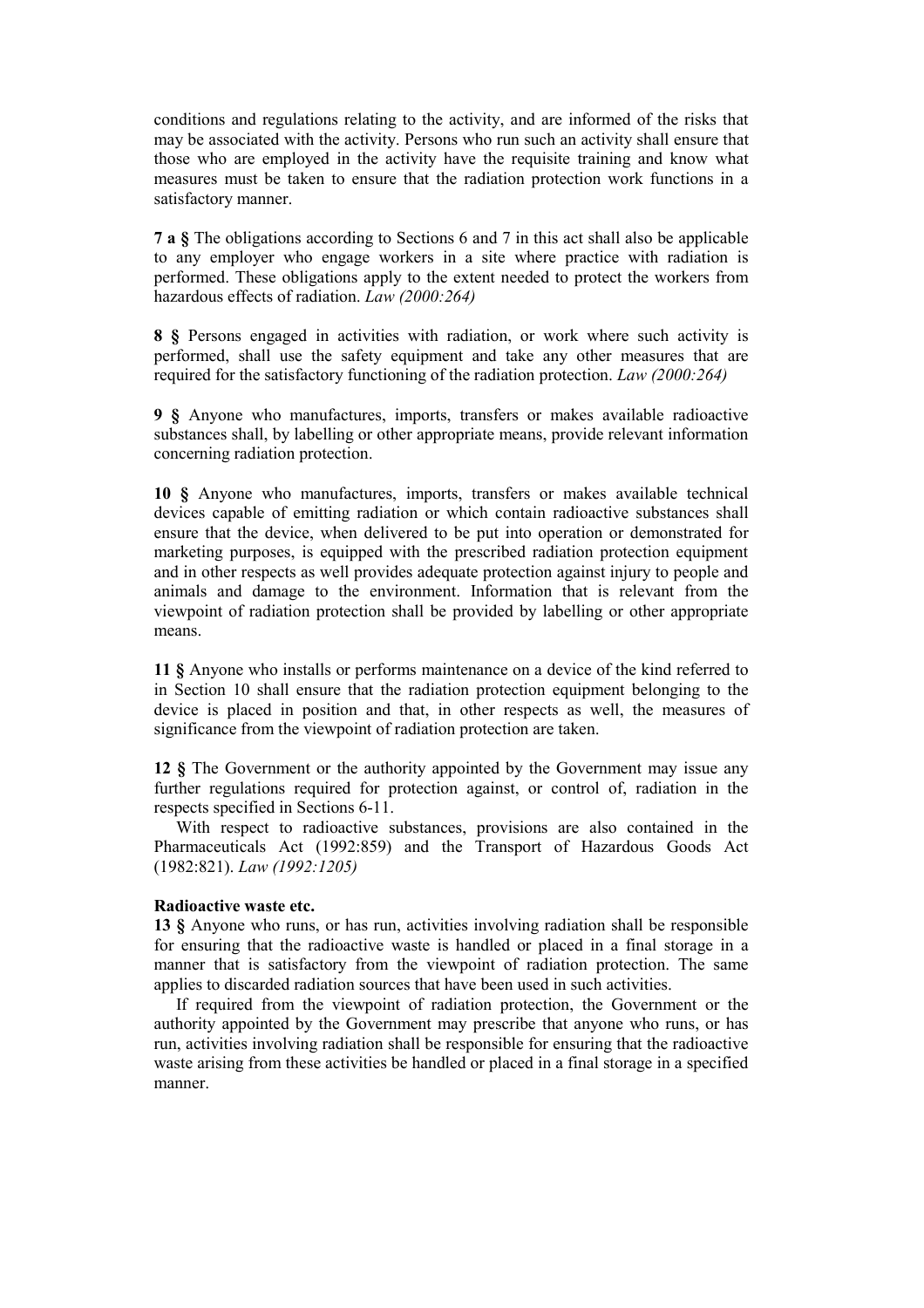**14 §** Anyone who runs, or has run, activities involving a technical device capable of generating radiation shall, to the extent prescribed by the Government or the authority appointed by the Government, be responsible for ensuring that the device is rendered harmless when it is no longer to be used for the activities concerned.

### **Prohibitions, testing, etc.**

**15 §** If required from the viewpoint of radiation protection, the Government or the authority appointed by the Government may issue prohibitions against

1. the manufacture, import, transport, sale, transfer, lease, acquisition, possession or use of, or other comparable dealings with, materials containing radioactive substances,

2. the manufacture, import, transport, sale, transfer, lease, acquisition, possession, use, installation or maintenance of, or other comparable dealings with, a technical device which is capable of generating radiation, and which is not subject to the licence obligation under this Act.

**16 §** Persons below the age of 18 must not be employed in work involving ionising radiation. Exceptions may be granted only for those who in their educational program have to use radioactive substances or a technical device that can emit ionising radiation.

The Government or the authority appointed by the Government may issue special regulations concerning persons below the age of 18 who carry out such work. *Law (2000:264)* 

**17 §** If a particular type of work involves a special risk from the viewpoint of radiation protection for certain employees, the Government or the authority appointed by the Government may prescribe that special conditions shall apply to the performance of such work, or forbid the work to be carried out by certain employees.

**18 §** Anyone who is, or is to be, employed in work involving ionising radiation is obliged to undergo the medical examination required for an assessment of whether they run particular risks of injury on exposure to ionising radiation. The Government or the authority appointed by the Government may limit this obligation and also in other respects issue detailed regulations concerning the medical examination.

Only persons who have undergone medical examinations according to sub-clause 1 may be employed in work involving ionising radiation. Those who are found, on medical examination, to run particular risks of injury on exposure to ionising radiation may not, without the permission of the Government or the authority appointed by the Government, be employed in work involving ionising radiation.

If anyone engaged in work involving ionising radiation or who, owing to his employment, may have been exposed to ionising radiation, shows signs of injury that may be suspected to be caused by such radiation, he or she shall be given an opportunity, by the employer, to undergo a medical examination as soon as possible.

**19 §** The Government or the authority appointed by the Government may issue such regulations concerning measuring and protective equipment, and also concerning testing, supervision and inspection, that are of significance from the viewpoint of radiation protection. *Law (1990:236)*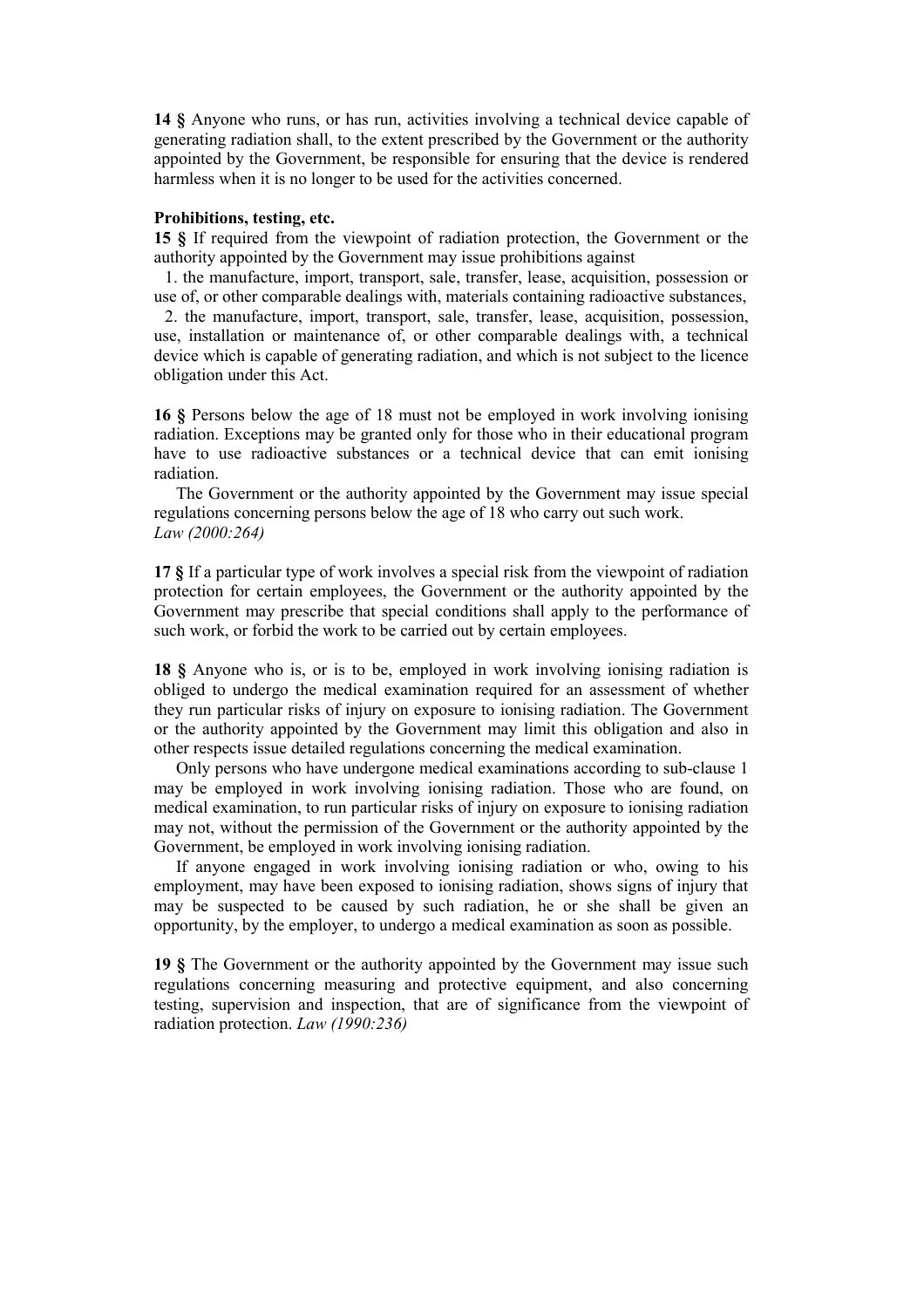## **Licence obligation etc.**

**20 §** A licence is required for

1. the manufacture, import, transport, sale, transfer, lease, acquisition, possession, use deposit or recycle of radioactive substances,

2. the manufacture, import, sale, transfer, lease, acquisition, possession, use, installation or maintenance of a technical device capable of and intended for emitting ionising radiation, or a part of such a device that is of substantial importance from the viewpoint of radiation protection

3. the manufacture, import, sale, transfer, lease, acquisition, possession, use, installation or maintenance of technical devices, other than those referred to in subclause 2 and which are capable of generating ionising radiation and for which the Government or the authority appointed by the Government has prescribed a licence requirement.

4. the export of radioactive substances if a licence is not granted according to the Act (2000:1064) on the control of products with dual use or technical support. *Law (2000:1068)* 

**20 a §** A licence to export radioactive waste must not be granted for export to

1. a destination south of latitude 60° south,

2. a state party of the fourth ACP-EEC Convention promulgated 15 December 1989, and not a member of the European Union,

3. a state which has forbidden the import of radioactive waste or a state which is presumably incapable to managing such waste in a safe manner. *Law (1995:874)*

**21 §** The Government or the authority appointed by the Government may issue regulations on licence requirements for the manufacture, import, sale, transfer, lease, acquisition, possession, use, installation or maintenance of a technical device capable of generating non-ionising radiation, or a part of the device that is of substantial importance from the viewpoint of radiation.

**22 §** Matters relating to licences under this Act are decided upon by the Government or the authority appointed by the Government.

The Government or the authority appointed by the Government may issue regulations on licences under this Act for hospital authorities, certain occupational groups or certain health-care institutions, research institutions or companies.

**22 a §** At judging matters on licences or conditions according to Section 27, the Chapter 5, Section 3 and the Chapter 16, Section 5 of the Environment Act apply.

The Government or the authority appointed by the Government may prescribe that, in matters relating to licences under this Act, an environmental impact assessment according to Chapter 6 of the Environment Act shall be carried out which makes possible an overall assessment of the effects of a planned installation or activity health, the environment or other resources. *Law (1998:841)*

**23 §** A licence under this Act is not required for activities covered by the Act (1984:3) on nuclear activities, unless otherwise is prescribed in licenses issued under that Act.

Provisions concerning licences to manufacture, import or sell radioactive pharmaceuticals are also contained in the Pharmaceuticals Act (1992:859). *Law (1992:1205)*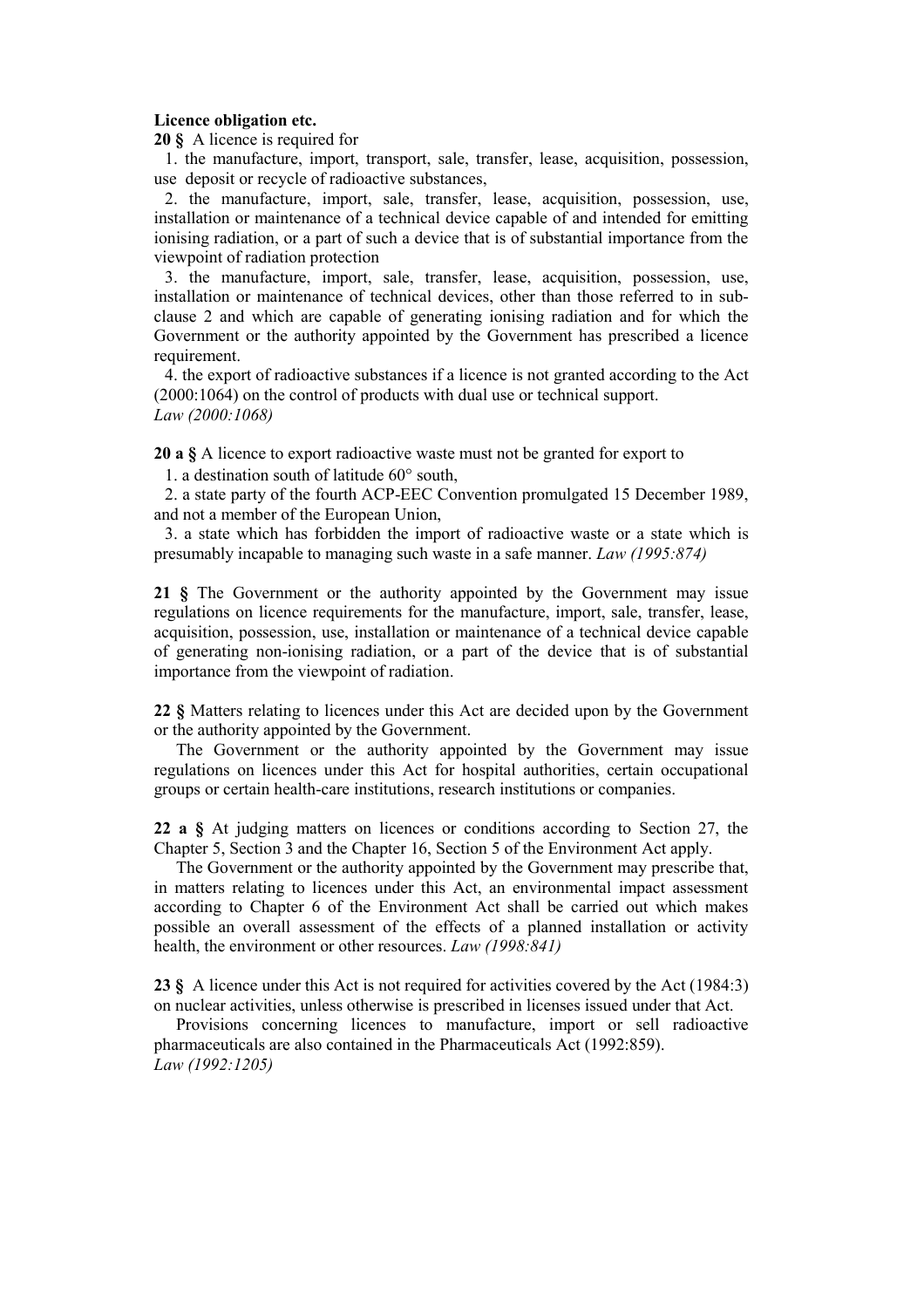**24 §** The validity of a licence may be limited to a particular period of time. A licence for the import or export of radioactive waste shall be valid for a period not exceeding three years. *Law (1995:874)* 

**25 §** Persons who lack licences when a licence is required under Section 20 or 21 may not, without the permission of the Government or the authority appointed by the Government, take charge of a radioactive substance or technical device not cleared by customs, in the manner referred to in Chapter 4, Section 2 of the Customs Act (2000:1281). In other respects, the Act (1973:980) on transport, storage and destruction of goods subject to import control etc. applies. *Law (2000:1287)*

## **Licence conditions etc.**

**26 §** In conjunction with the issue of a licence or during the period of validity of the licence, the licensing authority may issue such conditions relating to the licence as are required with respect to radiation protection.

**27 §** If a licence has been granted according to the Act (1984:3) on nuclear activities or during the period of validity of the licence, the Government or the authority appointed by the Government may issue the additional conditions required with reference to radiation protection. If the licence relates to a nuclear plant, however, conditions that may significantly affect the design or operation of the plant shall always be submitted to the Government.

The Government or the authority appointed by the Government may prescribe that, in matters of conditions subject to judgement by the Government, an environmental impact assessment as provided in Chapter 6 of the Environment Act shall be carried out. *Law (1998:841)*

### **Revocation of licences**

**28 §** A licence under this Act may be revoked if

1. regulations or conditions imposed pursuant to Section 12, Section 13 (2), Section 14, Section 15, Section 16 (2), Section 17, Section 19 (1) or Section 26 have not been violated in a significant respect

2. there are otherwise very strong reasons for revocation.

## **Supervision etc.**

**29 §** Supervision of compliance with this Act and with regulations or conditions issued pursuant to this Act is exercised by the authority or authorities appointed by the Government.

**30 §** Following the assumption of responsibility by a local authority, the Government or the authority appointed by the Government may transfer to the municipal authority or authorities performing tasks in the field of environment and health protection the task of exercising supervision in a particular respect. If such a transfer takes place, the provisions of the Supervisory Authorities Act shall also apply to such an authority. *Law (1998:841)* 

**31 §** Anyone who runs activities under this Act shall, at the request of the supervisory authority,

1. submit to the authority the information and provide the documents required for its supervision,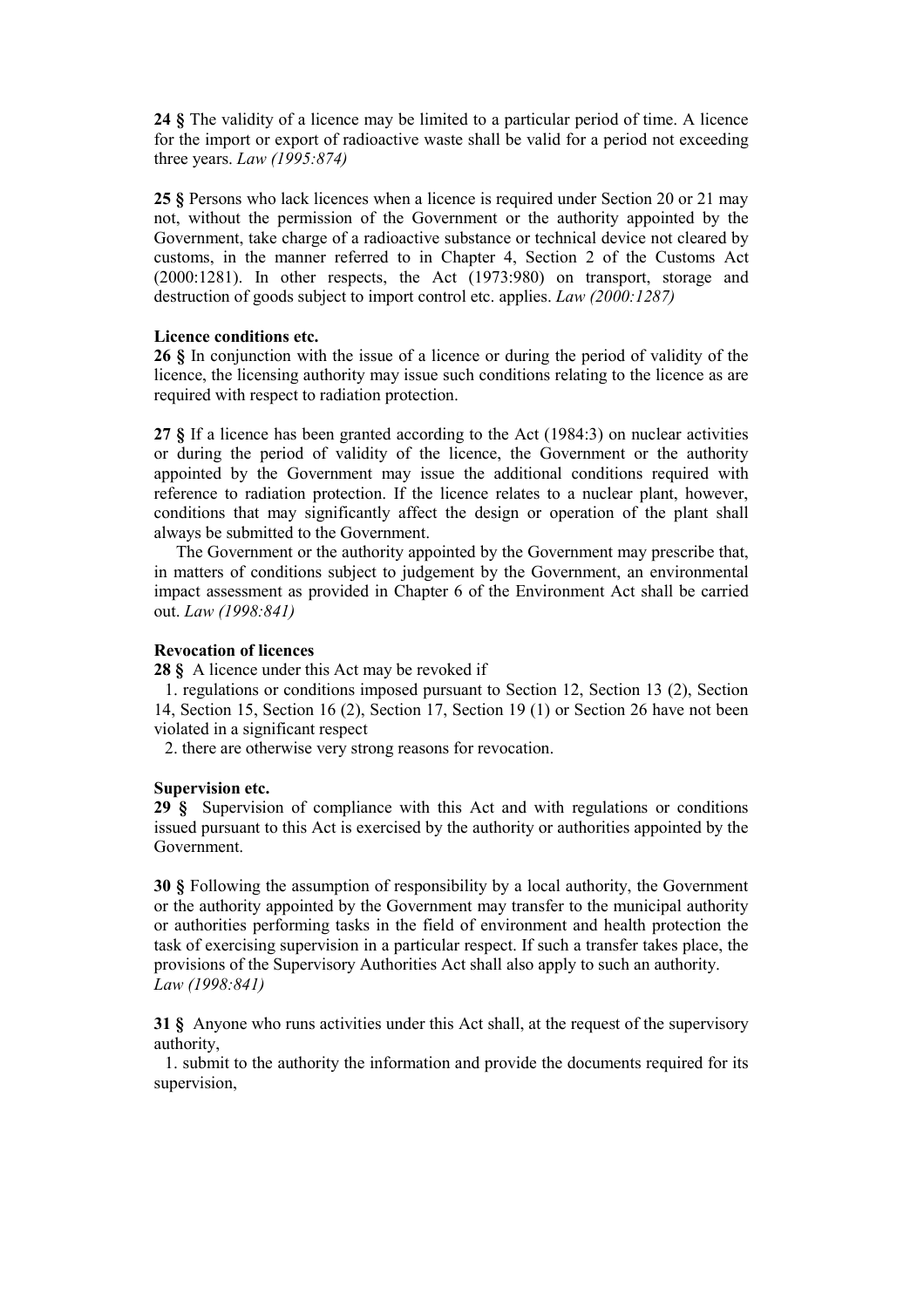2. give the authority access to the installation or site where the activities are performed, for investigations and samples, to the extent required for the supervision. Compensation is not payable for samples taken.

The police authority shall provide the assistance necessary for the supervision.

The Government or the authority appointed by the Government may prescribe an obligation to reimburse a supervisory authority for its expenses in connection with sampling and the examination of samples.

**32 §** The supervisory authority may issue the injunctions and prohibitions required in individual cases in order for this Act, or regulations or conditions issued pursuant to this Act, to be complied with.

If a person fails to take a measure incumbent upon him under this Act, under regulations or conditions issued pursuant to this Act, or under the supervisory authority's injunction, the authority may arrange for the measure to be taken at his expense.

**33 §** Pending the taking of a prescribed radiation-protection measure or to ensure compliance with a prohibition issued, the supervisory authority may take charge of radioactive substances or technical devices which are capable of generating radiation or which contain a radioactive substance.

The supervisory authority may also seal a technical device or installation in order to prevent its unlawful use.

The police authority shall provide the assistance necessary for measures under subsection 1 and 2

**34 §** Injunctions or prohibitions under this Act may carry contingent fines.

### **Provisions on liability etc.**

**35 §** Anyone who deliberately or through gross negligence commits a breach of Section 6, Section 7, Sections 9-11 or Section 13, first paragraph, shall be fined or sentenced to not more than two years imprisonment.

**36 §** Anyone who deliberately or through negligence

1. commits a breach of Section 16, first paragraph, Section 20 paragraphs 1, 2 or 4,

2. commits a breach of regulation issued pursuant to Section 12, first paragraph, Section 13, second paragraph, Section 14, Section 15, Section 16, second paragraph, Section 17, Section 19, Section 20.3 or Section 21,

3. commits a breach of conditions issued pursuant to Section 26 or 27

4. commits a breach of an injunction or prohibition issued pursuant to Section 32, first paragraph, shall be fined or sentenced to not more than two years imprisonment. *Law (2000:264)* 

**37 §** Anyone who deliberately or by negligence

1. commits a breach of the provisions of Section 18, paragraphs 2 or 3,

2. fails to comply with the request of the supervisory authority under Section 31, first paragraph,

3. submits incorrect information on facts of importance in an application or any other document provided under this Act or regulation issued pursuant to the Act shall be fined.